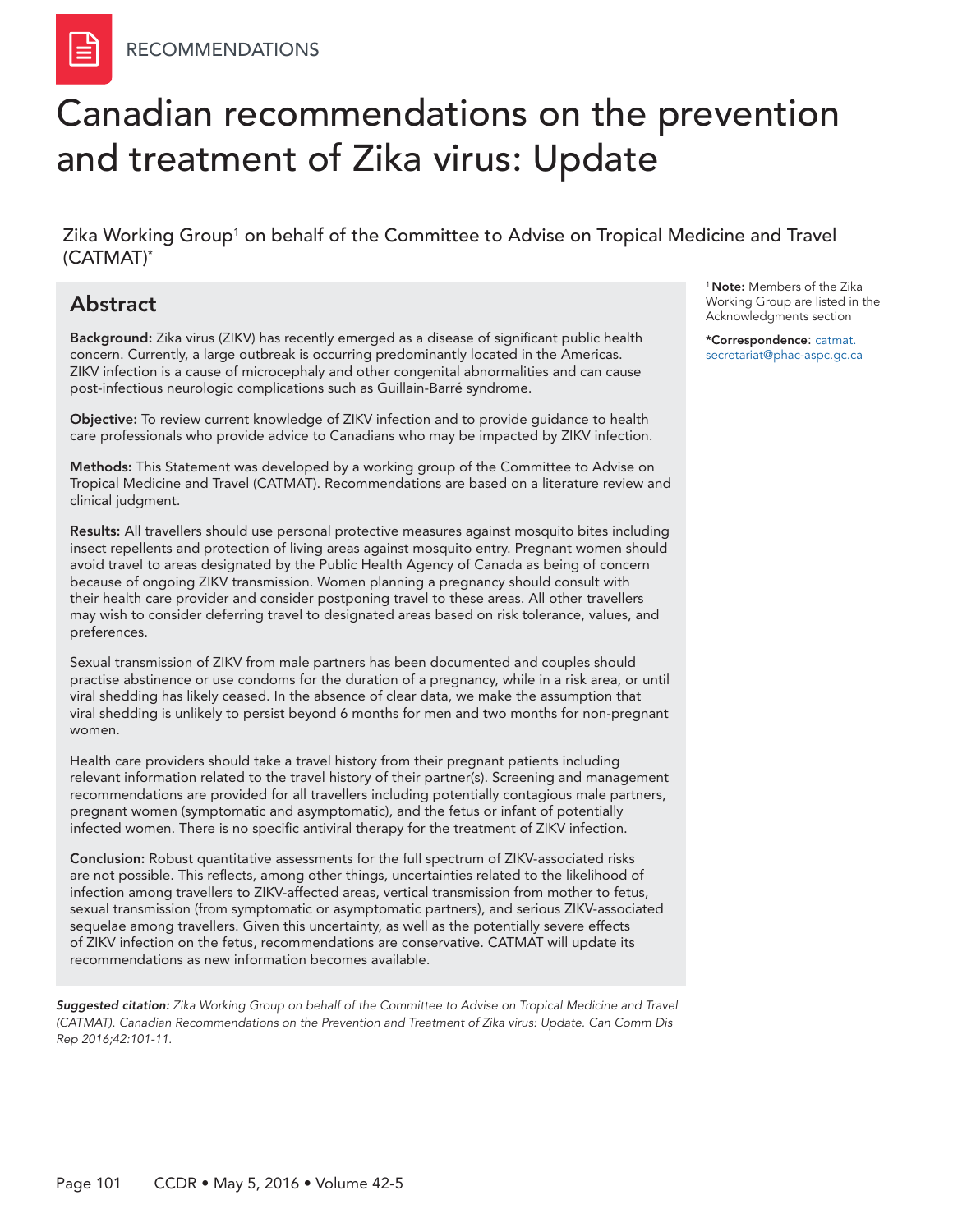

# Table of contents

| Abstract                                                 |  |  |  |
|----------------------------------------------------------|--|--|--|
| Introduction                                             |  |  |  |
| Methods                                                  |  |  |  |
| Epidemiology                                             |  |  |  |
| Transmission                                             |  |  |  |
| <b>Clinical Manifestations</b>                           |  |  |  |
| Risk to travellers                                       |  |  |  |
| Areas of risk                                            |  |  |  |
| Prevention - Decision to travel to areas of risk         |  |  |  |
| All travellers                                           |  |  |  |
| Pregnant women and women who are planning a              |  |  |  |
| pregnancy                                                |  |  |  |
| Prevention of mosquito-borne transmission                |  |  |  |
| Prevention of sexual transmission                        |  |  |  |
| Pregnant women and their male partner                    |  |  |  |
| Couples planning a pregnancy                             |  |  |  |
| Couples outside the context of current or planned        |  |  |  |
| pregnancy                                                |  |  |  |
| Role of laboratory testing in transmission prevention or |  |  |  |
| monitoring of pregnant women                             |  |  |  |

# Introduction

Zika virus (ZIKV) infection is caused by a flavivirus transmitted through the bite of an infected Aedes mosquito, mainly *Aedes aegypti*. *Aedes albopictus* has also been associated with transmission of ZIKV (3). Although infections in humans were documented in the 1950s, ZIKV has only recently emerged as a disease of significant public health concern. Currently, there is a [large outbreak underway](http://www.healthycanadians.gc.ca/diseases-conditions-maladies-affections/disease-maladie/zika-virus/risks-countries-pays-risques-eng.php) (http://www.healthycanadians. gc.ca/diseases-conditions-maladies-affections/disease-maladie/ zika-virus/risks-countries-pays-risques-eng.php) in the Americas with transmission also occurring in some other countries. Outbreaks have also recently occurred on islands in the South Pacific and in Cabo Verde. Before this, known areas of endemic transmission were limited to Asia and Africa, and transmission rates in these areas are generally low. It is likely that the virus will continue to spread because the mosquito vectors are found in many tropical and subtropical regions and in some warmer temperate regions (4,5).

A major concern with the current outbreak is the spatial and temporal clustering of ZIKV activity with an increase in the incidence of children born with microcephaly, defined as a head circumference measurement below the third percentile and disproportionate to the weight and length percentile measurements (6,7). A recent epidemiologic study also demonstrated a strong association of ZIKV and microcephaly in the population of French Polynesia, where an outbreak took place from 2013-2015 (8). The role of ZIKV in microcephaly is further supported by detection of ZIKV viral genome in amniotic fluid, placenta and tissues of affected fetuses and neonates (1,9), and the pattern of microcephaly associated with ZIKV appears to be within the context of a broader syndrome that may be distinct from that caused by other fetal insults (9). Based on the available evidence, a causal relationship between prenatal ZIKV infection and infant microcephaly or other severe brain anomalies has been acknowledged in the scientific community (10).

Laboratory Diagnosis Screening and Management Evaluation of non-pregnant travellers returning from endemic countries Evaluation in the context of pregnancy Evaluation of pregnant women with a travel history to an area of risk Evaluation of pregnant women with symptoms compatible with ZIKV infection Evaluation of the fetus among pregnant women diagnosed with ZIKV infection Evaluation of the infant born to a woman diagnosed with ZIKV infection or with suspected congenital ZIKV infection Treatment Recommendations for ZIKV Additional resources and useful links Acknowledgements References

Although disease is usually mild in adults, ZIKV infection can cause neurologic sequelae such as Guillain-Barré syndrome (GBS) (7,11). A recent case control study done in French Polynesia estimates a 0.24 in 1000 risk for developing GBS in persons infected with ZIKV. This is comparable to the risk of 0.25 to 0.65/1000 observed following *Campylobacter jejuni* infection. There are also reports of acute disseminated encephalomyelitis (ADEM) following ZIKV infection (12).

Finally, there are multiple reports of sexual transmission of ZIKV from infected males to their partner(s), including male-to-male (2,13-16), suggesting that this event is not a rare occurrence.

The purposes of this statement are to review our current knowledge of ZIKV infection and to provide guidelines for health care providers on prevention and management of ZIKV disease.

# Methods

This statement was developed by a working group of the Committee to Advise on Tropical Medicine and Travel (CATMAT). Members of the working group were from CATMAT, the Public Health Agency of Canada (the Agency) and the Society of Obstetricians and Gynaecologists of Canada. Each member was a volunteer, and none declared a relevant conflict of interest. This guideline complements existing CATMAT statements including [the Statement on Personal Protective Measures to](http://www.phac-aspc.gc.ca/publicat/ccdr-rmtc/12vol38/acs-dcc-3/index-eng.php)  [Prevent Arthropod bites](http://www.phac-aspc.gc.ca/publicat/ccdr-rmtc/12vol38/acs-dcc-3/index-eng.php) (17) and [the Statement on Pregnancy](http://www.phac-aspc.gc.ca/publicat/ccdr-rmtc/10vol36/acs-2/index-eng.php)  [and Travel](http://www.phac-aspc.gc.ca/publicat/ccdr-rmtc/10vol36/acs-2/index-eng.php) (18). A literature search for evidence related to ZIKV was conducted. Guidelines and reports from international and national public health organizations including, but not limited to, the Centers for Disease Control in the United States, the Pan American Health Organization and the World Health Organization, were also retrieved and reviewed.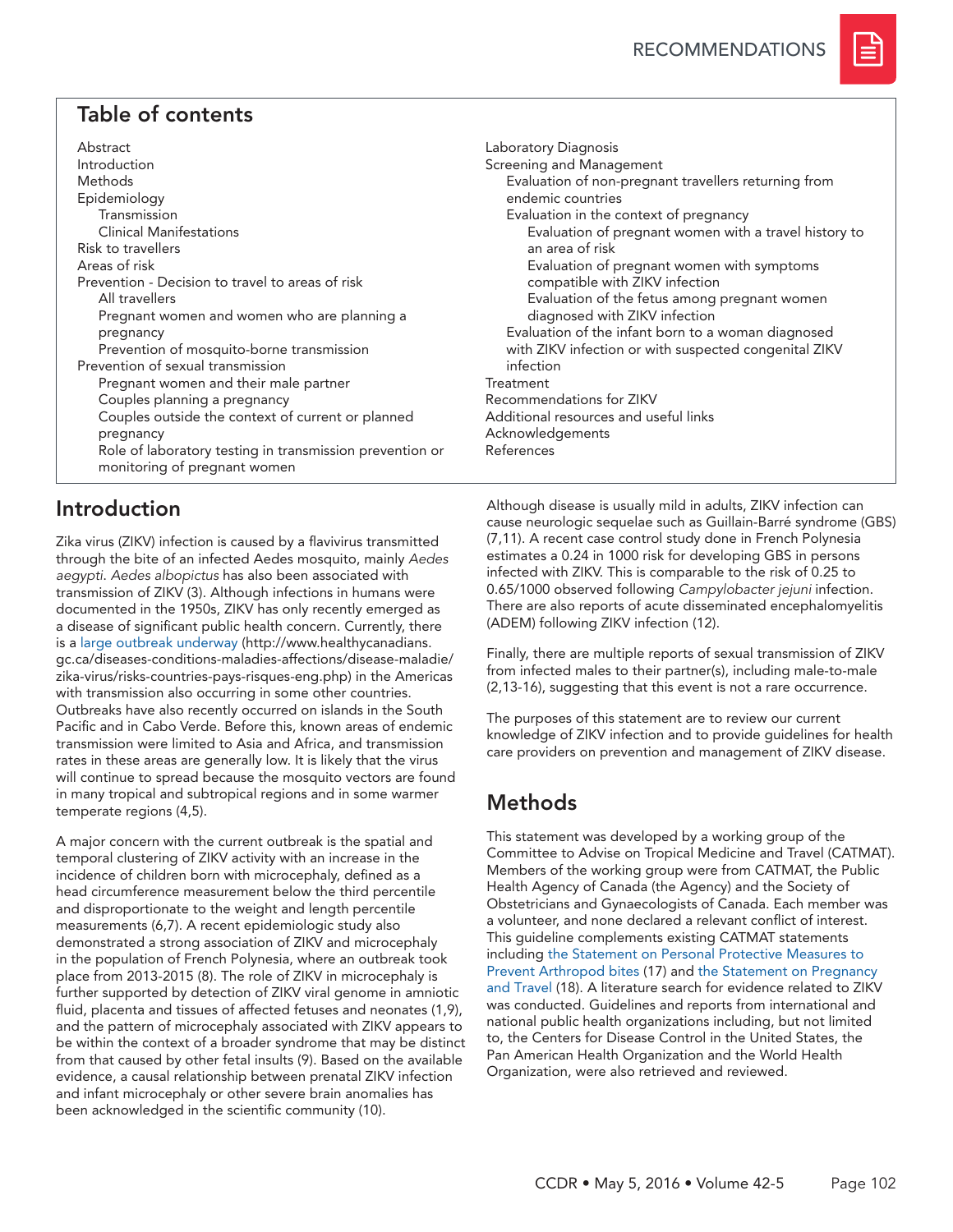

# Epidemiology

ZIKV was first isolated from monkeys in Uganda in 1947. Soon after (1952), human infections were detected in Uganda and Tanzania (19,20). However, human infections were rarely reported until 2007, when the first major outbreak of ZIKV disease occurred on the island of Yap (Micronesia) in the southwestern Pacific Ocean (21). Between 2013 and 2015, additional outbreaks occurred on islands and archipelagos from the Pacific region including a large outbreak in French Polynesia (22,23) and another in Cabo Verde (24). In 2014, local transmission in the Americas was reported for the first time on Easter Island (25). ZIKV has since spread to a [wide region of the Americas](http://www.paho.org/hq/index.php?option=com_content&view=article&id=11603&Itemid=41696&lang=en) (http:// www.paho.org/hq/index.php?option=com\_content&view=articl e&id=11603&Itemid=41696&lang=en) including, at the time of updating, more than 43 countries and territories. It is anticipated that ZIKV will continue to spread through the Americas, in particular in tropical and subtropical regions (27,28).

# Transmission

The mosquitoes associated with ZIKV can be active during the day and night, with biting activity often peaking in the morning and later in the afternoon. In vertebrate hosts, the incubation period is usually three to 12 days, with blood viremia (the period when ZIKV is present in the blood) usually lasting for three to five days (29,30). Viremia has typically been detected only during symptoms, although a case of prolonged viremia during pregnancy has been reported (31). It is uncertain whether viremia is detectable prior to symptoms, or during asymptomatic infection. If bitten by a competent mosquito while viremic, the human (or other) host can infect the mosquito thereby completing the transmission cycle (28). Vertical transmission between mother and developing fetus also presumably occurs during this viremic period (32,33). Other described routes of transmission include blood product transfusion (34) and sexual transmission from men after symptomatic infection (13-16). Viral RNA has been detected in the semen of males previously known to have symptomatic disease at very high levels; how long this persists, and whether it can occur in males who were infected but asymptomatic is not known. Viral RNA has also been detected in saliva (23) or urine (35,36) more than a week after clearance of blood viremia. Neutralizing antibodies for ZIKV are detectable after infection, and by extrapolation from other flaviviruses, post-infection immunity is presumed to be long lasting.

Sexual transmission of ZIKV from infected women to their sexual partners and from persons who are asymptomatically infected has not been reported; however, there is insufficient evidence to exclude these as routes of transmission.

ZIKV RNA has been detected in breast milk; however, there have not been any documented reports of transmission to infants through breastfeeding (19). At this time, the World Health Organization considers that "the benefits of breastfeeding for the infant and mother outweigh any potential risk of Zika virus transmission through breast milk" (37). CATMAT shares this opinion.

### Clinical Manifestations

Approximately 20-25% of persons infected with ZIKV will manifest symptoms, including fever, myalgia, pruritis, eye pain, and maculopapular rash (21,38). Early clinical manifestations are generally similar to other arboviral infections including dengue and chikungunya (38,39). Thus, the differential diagnosis of a febrile returned traveller from the Americas will likely include these arboviral entities, as well as [malaria](http://www.publications.gc.ca/site/eng/463465/publication.html) (40) and other [viral](http://www.phac-aspc.gc.ca/publicat/ccdr-rmtc/11vol37/acs-3/index-eng.php)  [infections](http://www.phac-aspc.gc.ca/publicat/ccdr-rmtc/11vol37/acs-3/index-eng.php) (41,42).

Post-infection neurologic complications, such as Guillain-Barré syndrome (GBS), have been reported from many of the countries affected by the current ZIKV outbreak (11,30,43,44). They include French Polynesia where a case-control study estimated that the odds of positive ZIKV serology was substantially greater in GBS cases compared to matched controls (OR 59.7; 95% CI 10.4 to ∞) (45). In this same study, and based on a ZIKV population seroprevalence of 0.66, the risk of GBS following ZIKV infection was estimated at approximately 1/4,000. Other neurological manifestations have also been reported in association with ZIKV infection, e.g., acute myelitis, meningoencephalitis, and acute disseminated encephalomyelitis (12,46,47), suggesting that the neurological spectrum of sequelae associated with ZIKV may be broader than previously thought.

Clinically relevant thrombocytopenia and subcutaneous hematomas have been reported in a small number of cases (48,49). Deaths from other causes have also been reported (50,51).

Brazil, French Polynesia and several other affected countries (e.g., Colombia) (7) have reported infant microcephaly associated with ZIKV infection. Ocular abnormalities and other congenital malformations such as arthrogryposis and hydrops fetalis have also been described (52-54). Although the full impact of ZIKV infection during pregnancy remains to be described, there is now consensus that infection can cause fetal congenital anomalies (8,10). Although the likelihood of serious fetal harm following infection is unknown there is evidence to suggest that it is not a rare occurrence. For example, a recent case series from Brazil suggests that infection is associated with serious outcomes including fetal death, placental insufficiency, fetal growth restriction, and central nervous system (CNS) injury (12/42 ZIKV-infected females on whom Doppler ultrasonography was performed) (55). A retrospective study of patients in French Polynesia suggested that the impact of ZIKV was primarily through infections occurring during the first trimester (when it was estimated to result in an approximately 1% risk of microcephaly) (8).

Reviews of the epidemiology of ZIKV, as well as the causal association of ZIKV and microcephaly have been recently published (10).

# Risk to travellers

The Agency has published an assessment of the risk of ZIKV to Canadians (56). It concludes:

For most infected travellers, ZIKV will have little or no health impact (Low impact, with medium confidence).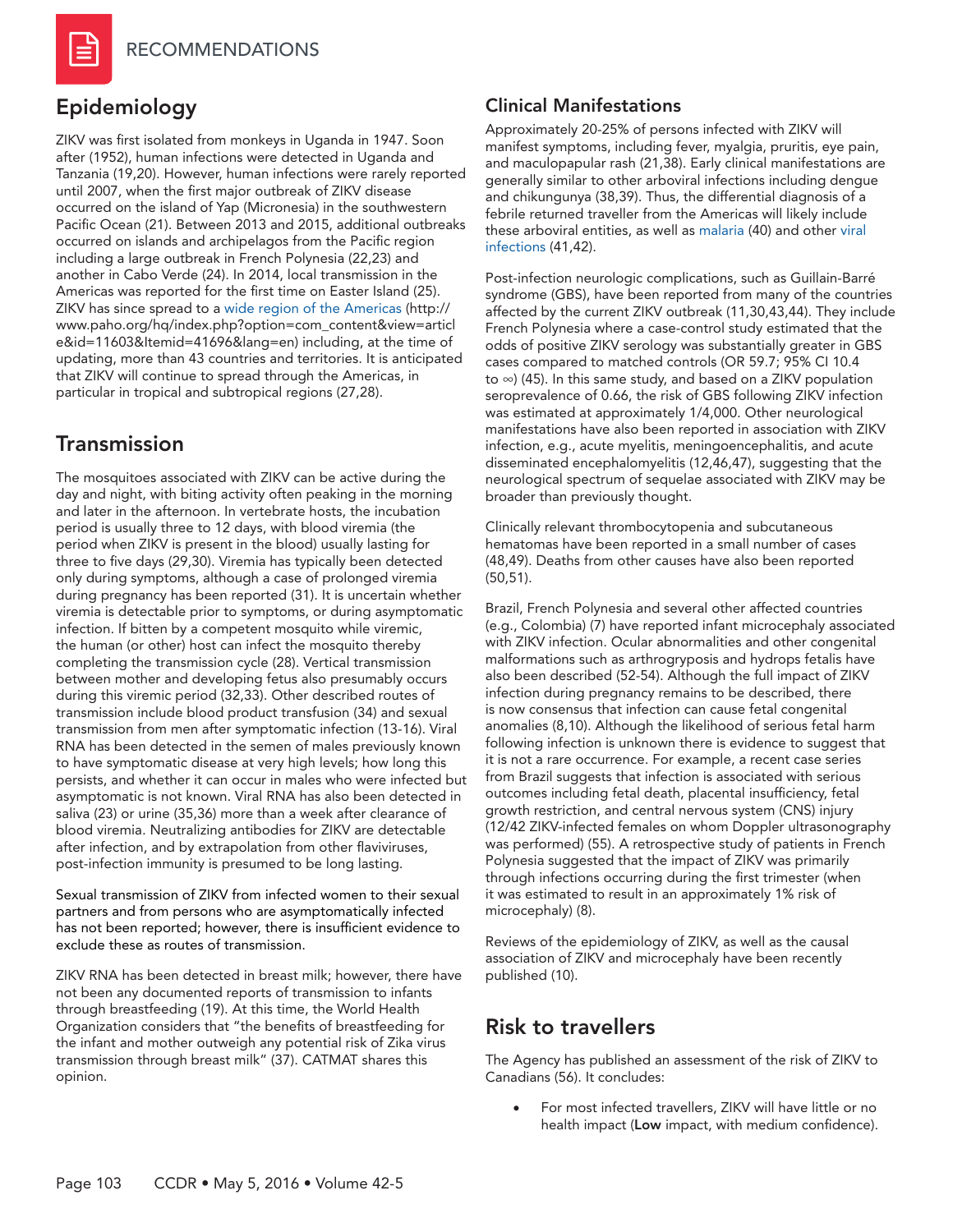

However, severe outcomes (e.g., GBS) might occur in some affected individuals (High impact, medium confidence).

- There could be Very High impact (with medium confidence) to the unborn children of women who become infected with ZIKV while pregnant.
- Sexual transmission, from symptomatic male travellers to a sexual partner(s) who has(ve) not travelled, has been reported. Because the likelihood of infection with ZIKV is considered low, so too is the likelihood of transmission via this route (Low likelihood, medium confidence). However, if a man becomes infected with ZIKV, the likelihood of transmission to his sexual partner(s) is assessed as Medium (low confidence).

This assessment also considered factors that might affect the likelihood or impact of ZIKV infection. While evidence is very limited in this regard, several plausible relationships were identified:

- Conditions at higher elevations ( $\geq$  2,000 m) are generally not supportive of viral replication in, or survival of, *Aedes aegypti* populations. Correspondingly, the relative likelihood of infection with ZIKV might be substantially lower for travellers (depending on how much time they spend at higher compared to lower elevations) to such areas.
- All else held equal, the likelihood of infection is higher in countries/areas that are reporting high levels of ZIKV activity compared to those that are not.
- The likelihood of infection is likely lower for shorter travel durations and/or when staying in protected environments (e.g., well screened and air-conditioned accommodations, transiting through an airport in a risk area). This might also apply to situations where the traveller is staying in an isolated location, i.e. where there are relatively few residents who might support sustained transmission.

CATMAT stresses that, at this time, robust quantitative assessments for the full spectrum of ZIKV-associated risks are not possible. This reflects, among other things, uncertainties related to: the likelihood that travellers will be infected with ZIKV, the likelihood that travellers infected with ZIKV will manifest serious sequelae like GBS, and the probability that maternal infection during pregnancy will lead to fetal infection. Given this uncertainty, as well as the potentially severe effects of ZIKV infection on the fetus, our recommendations are conservative. However, we also realize that there might be circumstances where a patient is unable to or unsure about whether to adhere to our guidance. In this situation, we believe it is appropriate to consider factors such as those identified above to help inform the decision-making process (also see below, decision to travel to risk areas).

# Areas of risk

There is widespread transmission over much of South and Central America, the Caribbean, but not temperate areas of Argentina and Chile. An up to date [list of countries](http://www.healthycanadians.gc.ca/diseases-conditions-maladies-affections/disease-maladie/zika-virus/risks-countries-pays-risques-eng.php) (http://www. healthycanadians.gc.ca/diseases-conditions-maladies-affections/ disease-maladie/zika-virus/risks-countries-pays-risques-eng. php) to which our recommendations apply is maintained by the Agency.

There are areas of Africa and Asia where ZIKV transmission has previously occurred, or is considered endemic with very low potential for transmission to travellers. These are not currently designated as risk areas by the Agency, nor are countries/ territories where ZIKV has been reported, but only in travellers and/or as a result of sexual transmission.

# Prevention

### Decision to travel to areas of risk

### All travellers

Health care providers should discuss with travellers what is known and what is not known about ZIKV to help their patients make an informed choice about travel based on this guideline and the ZIKV information on the [Government of Canada's ZIKV](http://www.healthycanadians.gc.ca/diseases-conditions-maladies-affections/disease-maladie/zika-virus/index-eng.php?utm_source=zika_virus_16&utm_medium=banner_en&utm_campaign=phacfeaturebox)  [webpage](http://www.healthycanadians.gc.ca/diseases-conditions-maladies-affections/disease-maladie/zika-virus/index-eng.php?utm_source=zika_virus_16&utm_medium=banner_en&utm_campaign=phacfeaturebox) (http://www.healthycanadians.gc.ca/diseases-condition s-maladies-affections/disease-maladie/zika-virus/index-eng.php). Factors to consider include:

- The possibility of serious sequelae such as post-infection neurologic complications (e.g., GBS, ADEM).
- The potential for ZIKV infection during pregnancy to have a severe impact of the fetus.
- The potential for sexual transmission from men to their sexual partners, which is particularly relevant to couples who are actively trying to conceive.
- The potential for co-morbidities to predispose to more serious outcomes (there is little specific evidence in this regard, though it is reasonable to expect such impacts).
- Patients' values and preferences (including risk perception and risk tolerance).
- The potential impacts of following the recommendation on a couple's reproductive plans.
- The large uncertainties that continue to hamper the development of robust risk assessments for Canadians.
- Itinerary- specific factors (see section on risk to Canadian travellers) that might affect the likelihood of being exposed to ZIKV.

#### Pregnant women and women who are planning a pregnancy

CATMAT recommends that pregnant women avoid travel to [areas of risk](http://www.healthycanadians.gc.ca/diseases-conditions-maladies-affections/disease-maladie/zika-virus/risks-countries-pays-risques-eng.php) (http://www.healthycanadians.gc.ca/diseasesconditions-maladies-affections/disease-maladie/zika-virus/riskscountries-pays-risques-eng.php). Women planning a pregnancy should consult with their health care provider and consider postponing travel to areas of risk as defined above. Pregnant women and those planning a pregnancy who choose to travel to areas of risk or for whom travel cannot be avoided are strongly advised to use Personal Protective Measures (PPM) against insect bites (see below for more detail). As for travellers generally (see previous section), health care providers should help their patients make an informed decision regarding travel or other aspects of ZIKV prevention. The risk of severe adverse outcomes of pregnancy deserves particular emphasis.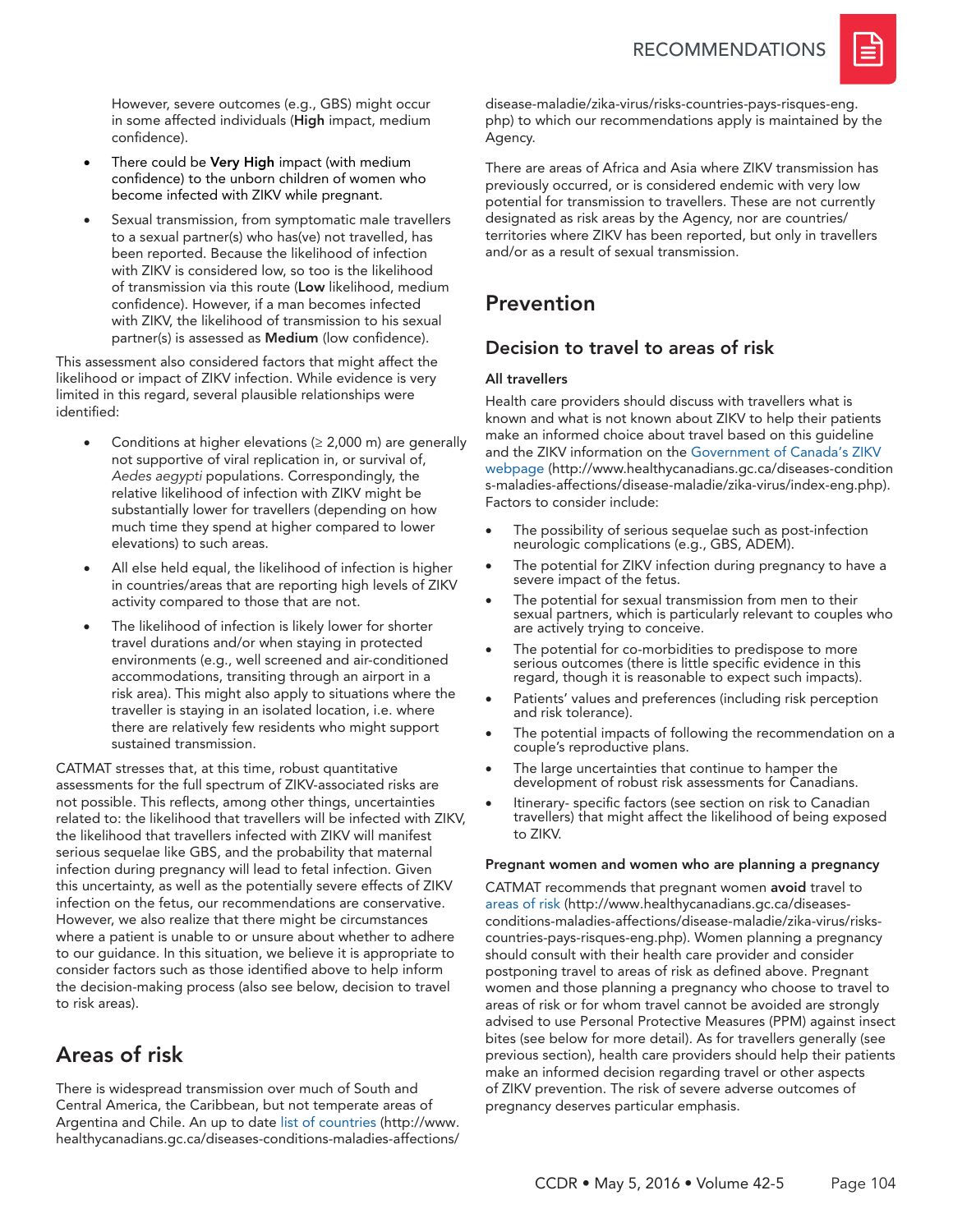#### Prevention of mosquito-borne transmission

There is no vaccine or immunoprophylaxis that protects against ZIKV infection. CATMAT recommends that all travellers to areas of risk should be advised to strictly adhere to recommendations for the use of personal protective measures against mosquito bites (see below). Because the mosquitoes that transmit ZIKV can bite at any time (including during daylight hours), PPM should be used through all hours of the day and night. In addition to ZIKV, PPM provide protection against other vector-associated diseases such as malaria, dengue, and chikungunya. Recommendations for PPM can be found in CATMAT's *[Statement on Personal](http://www.phac-aspc.gc.ca/publicat/ccdr-rmtc/12vol38/acs-dcc-3/index-eng.php)  [Protective Measures to Prevent Arthropod Bites](http://www.phac-aspc.gc.ca/publicat/ccdr-rmtc/12vol38/acs-dcc-3/index-eng.php)* (17). These are summarized below:

#### Personal protective measures to prevent athropod bites

|                                       |  | 1. Cover up:                                                                                                                |  |  |
|---------------------------------------|--|-----------------------------------------------------------------------------------------------------------------------------|--|--|
|                                       |  | Wear light-coloured, long-sleeved, loose fitting, tucked-in shirts,<br>long pants, shoes or boots (not sandals), and a hat. |  |  |
| Use insect repellent on exposed skin: |  |                                                                                                                             |  |  |
|                                       |  |                                                                                                                             |  |  |

- It is recommended that adults use repellents that contain DEET (20-30%) or icaridin (20%).
- It is recommended that children six months to twelve years of age use repellents that contain icaridin (20%). As a second choice, this age group can use repellents with age-appropriate DEET concentrations as per label. Since publication of the PPM guidelines, p-Menthane-3,8-diol 20% has become available in Canada and is an option.
- If bites cannot be avoided using a physical barrier, consider use of up to 10% DEET or 10% icaridin for infants under six months of age.
- 3. Protect living areas from mosquito entry:
- Stay in a well-screened or completely enclosed air-conditioned room.
- Reduce your risk in work and accommodation areas by closing eaves, eliminating holes in roofs and walls and closing any other gaps.
- 4. If mosquito entry into living quarters cannot be otherwise prevented (e.g. by screening):
- Use a bed net (e.g. for sleeping or resting inside), preferably treated with insecticide.
- Netting can also be used to protect children in playpens, cribs, or strollers.
- Bed nets will also provide protection against diseases like malaria.
- 5. Apply a permethrin insecticide to clothing and other travel gear for greater protection:
- Although permethrin clothing treatments are not widely available in Canada, travel health clinics can advise you how to purchase permethrin and pre-treated gear before or during your trip.
- Permethrin-treated clothing is effective through several washes.
- Always follow label instructions when using permethrin.
- Do not use permethrin directly on skin.

Insect repellents, insecticide treated bed nets and permethrin treated clothing/clothing treatments have been reviewed for safety in Canada and/or the United States. They are considered safe, including for children, pregnant and breastfeeding women if used in accordance with label directions.

### Prevention of sexual transmission

ZIKV RNA has been detected in semen two months after acute illness (16,57). It is not known how long viral shedding in semen can last, how often this might happen when infection is asymptomatic, or how easily virus can be transmitted by sexual contact. The number of reports of sexual transmission has been increasing, suggesting this may not be a rare occurrence. When properly used, condoms should minimize the risk of sexual transmission.

#### Pregnant women and their male partner

If travel to [a risk area](http://www.healthycanadians.gc.ca/diseases-conditions-maladies-affections/disease-maladie/zika-virus/risks-countries-pays-risques-eng.php) (http://www.healthycanadians.gc.ca/ diseases-conditions-maladies-affections/disease-maladie/ zika-virus/risks-countries-pays-risques-eng.php) is unavoidable, pregnant woman and male partners should practise abstinence or use condoms until more is known about the prolonged viral shedding of ZIKV in semen. If the male partner of pregnant female has been in a risk area the couple should practise abstinence or use condoms for the full duration of the pregnancy (including after return).

#### Couples planning a pregnancy

Based on current information on the incubation period and duration of viremia, and the unclear duration of viral persistence in tissues, women planning a pregnancy should wait at least *two months* after their return from an area of risk before trying to conceive. For couples where the male partner has travelled in an area of risk, it is reasonable to delay trying to conceive for *six months*.

#### Couples outside the context of current or planned pregnancy

Men who have returned from a risk area and who wish to reduce the possibility of sexual transmission to their partner (outside of the context of pregnancy) can do so through appropriate use of condoms. Although transmission has so far only been reported after symptomatic infection, and it is plausible that the risk after asymptomatic infection is lower, there are no data to support making different recommendations for symptomatic or asymptomatic men. Use of condoms likely provides the greatest protection in the first weeks following illness, but given the potential for long-term persistence in semen, condom use should be considered for six months after return from a risk area.

#### Role of laboratory testing in transmission prevention or monitoring of pregnant women

Laboratory testing for ZIKV infection is fully described below. In theory, based on information from other similar viral infections, the absence of ZIKV-specific antibodies two weeks or more after the last possible exposure implies that the individual has never been infected, and is not contagious to sexual partners or to the fetus. Such seronegative individuals could consider discontinuing measures to intensively follow the pregnancy for ZIKV-related complications, as well as measures to prevent sexual transmission. The absence of ZIKV RNA in a semen sample might indicate absence of contagiousness, but there are no data to support this practice at this time, and there remains the theoretical risk of poor test sensitivity for some ZIKV strains. However, at this time, serology and RNA testing in Canada is only available for symptomatic individuals and pregnant women. Testing of asymptomatic individuals (men or non-pregnant women) is not routinely offered.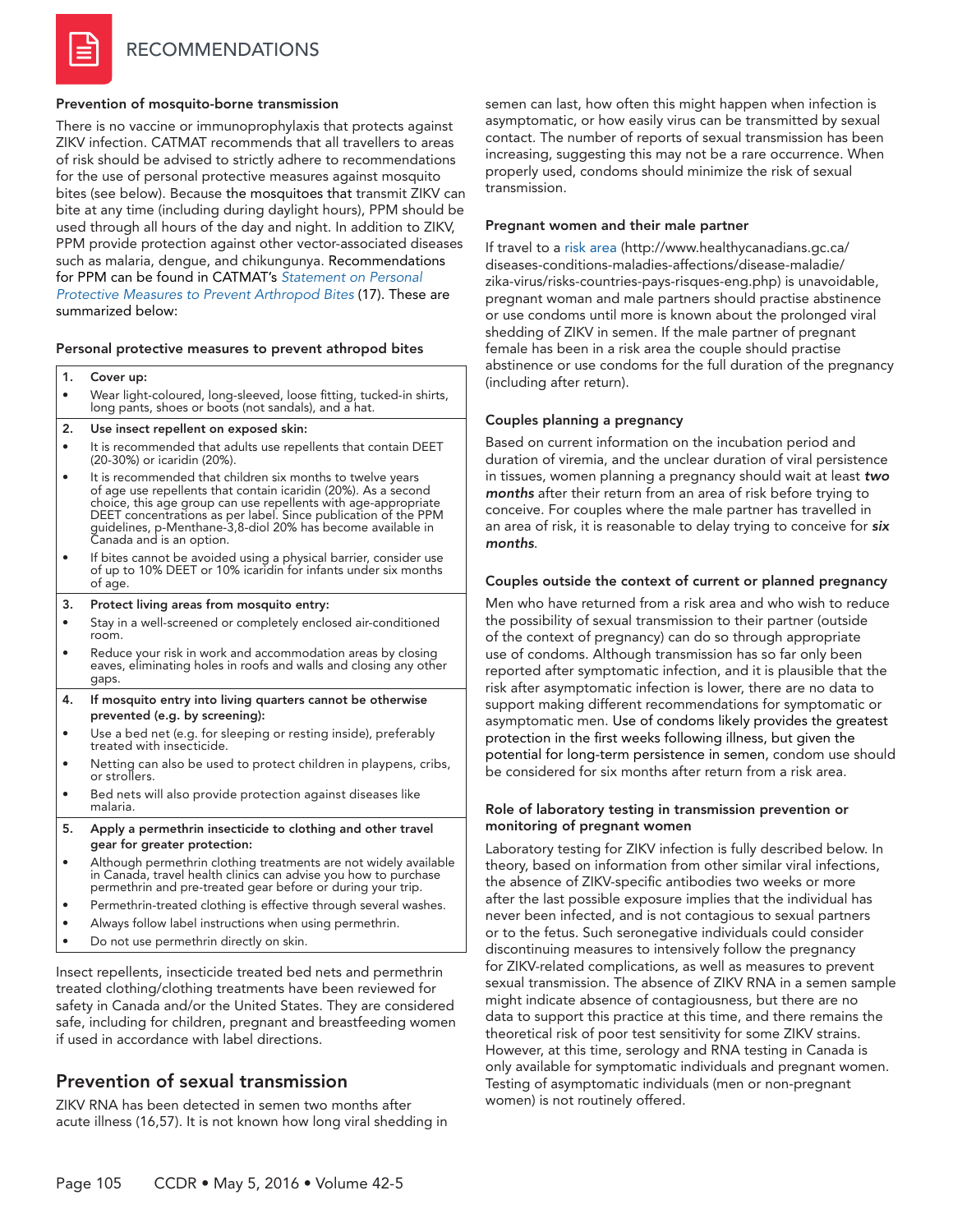

### Laboratory Diagnosis

Molecular testing using reverse-transcriptase PCR (RT-PCR) is conducted by some provincial laboratories in Canada. The National Microbiology Laboratory provides provincial support, along with confirmatory testing. Sensitivity and specificity are unknown, but presumed to be high, at least in the initial few days of illness, since ZIKV appears to circulate in the blood for the first three to five days after onset of symptoms (27). ZIKV RNA may be present in urine for a few days after it is no longer detectable in blood (27,58). Information about National Microbiology Laboratory's guidelines and testing recommendations are available on the [Government of Canada's website](http://healthycanadians.gc.ca/publications/diseases-conditions-maladies-affections/risks-zika-virus-risques/index-eng.php) (http:// healthycanadians.gc.ca/diseases-conditions-maladies-affections/ disease-maladie/zika-virus/index-eng.php).

At the National Microbiology Laboratory, serologic testing is currently performed using a Centers for Disease Control in the United States based in-house IgM enzyme linked immunosorbent assay (ELISA) followed by a confirmatory ZIKV plaque reduction neutralization test (PRNT) (36). Antibodies appear approximately five to six days after onset of symptoms (30). For the acutely unwell patient with less than 10 days of symptoms, both RT-PCR and serology should be requested to maximize sensitivity. For the convalescent patient with symptom onset over 10 days ago, only serology should be requested. Appropriate diagnostic specimens for RT-PCR testing include plasma/serum, urine, cerebrospinal fluid (CSF), amniotic fluid and placental tissue. Serology is usually only performed on serum; however, viral antibodies may be detected in CSF in some cases of neurological disease.

As ZIKV is a member of the flaviviridae, serologic tests, including the IgM ELISA, may be cross-reactive with other flaviviruses such as dengue, West Nile, and Yellow Fever (including among vaccine recipients) (4). Confirmation of ZIKV therefore rests on amplification of viral RNA by RT-PCR, or by confirmatory PRNT serologic testing. Confirmatory testing generally requires neutralizing IgG production, which may appear later than IgM. The specificity of the IgM ELISA is limited particularly during secondary flavivirus infections. Patients whose serum samples are IgM positive and have ZIKV-specific antibodies confirmed through PRNT are confirmed cases of viral infection. However, it is also recommended for equivocal cases that acute and convalescent sera be collected 2-3 weeks apart to document a seroconversion or a diagnostic increase (four-fold or greater) in virus specific neutralizing antibodies. This is because individuals previously infected with or vaccinated against flaviviruses may exhibit cross reactivity in PRNT tests making them difficult to interpret.

PCR for ZIKV can be performed on amniotic fluid (when amniocentesis is technically feasible) to confirm infection of the fetus. At this time, the risk of adverse outcomes of pregnancy if the fetus is infected with ZIKV is unknown, so the risk of the procedure must be weighed against the clinical utility of this test result. A negative PCR result likely means that the fetus is not currently infected, but would not eliminate the possibility of previous infection. It is not known when ZIKV RNA would be expected to appear in amniotic fluid after infection, or how long it is likely to be detectable. There is some evidence that viral RNA may persist in amniotic fluid for months (59).

For postnatal diagnosis of congenital infection, PCR for ZIKV can be performed on placental tissue, umbilical cord blood or infant blood, and CSF for confirmation of congenital infection. It is possible, however, that infants or fetuses infected weeks prior to specimen sampling will no longer have detectable viral RNA.

# Screening and Management

### Evaluation of non-pregnant travellers returning from endemic countries

Testing for ZIKV infection (PCR) should be considered in the diagnosis of any ill traveller with compatible epidemiologic and clinical history, when symptom onset is within three days after arrival in, to 14 days after departing from an area of risk. Testing for other similar viral infections and for malaria should also be done as appropriate.

Serologic testing may be considered for male returned travellers whose clinically compatible illness has resolved, and are at least two weeks post exposure, in order to assess for potential contagiousness to sexual partners. The same would theoretically apply to males who have travelled and remain asymptomatic but testing is not currently being offered to this group in Canada. Testing an asymptomatic individual simply out of curiosity concerning their serostatus would not be a prudent use of limited resources. Given that neurologic disorders like GBS have occurred following ZIKV infection, returning travellers should be counselled to report any neurologic symptoms to their doctor. In the event of the diagnosis of GBS or other unusual neurologic syndrome, a travel history for the patient and any male sexual partners should be elicited. If ZIKV infection is thought to be potentially associated with the illness, a specialist should be consulted.

### Evaluation in the context of pregnancy

#### Evaluation of pregnant women with a travel history to an area of risk

Health care providers should take a travel history from their pregnant patients including relevant information related to the travel history of their partner(s). Any patient who indicates that they or their partner have recently travelled to an area of risk should be further evaluated.

Screening of asymptomatic pregnant women should be discussed on a case-by-case basis between the woman and her health care provider. Screening would consist of serology at least two weeks after the last potential exposure, as well as fetal ultrasounds, at a frequency to be determined in consultation with the woman's obstetrician, at least until serology is shown to be negative. The usefulness of serology will depend partly on the turn-around time for results, which can be discussed with the local laboratory. The decision to test should include consideration of how the results of the screening tests would be used to inform subsequent decisions. Diagnosis and identification of poor fetal outcomes will allow for appropriate counselling.

Pregnant women and their partners may be justifiably concerned about the risk of ZIKV infection to their fetus and may want to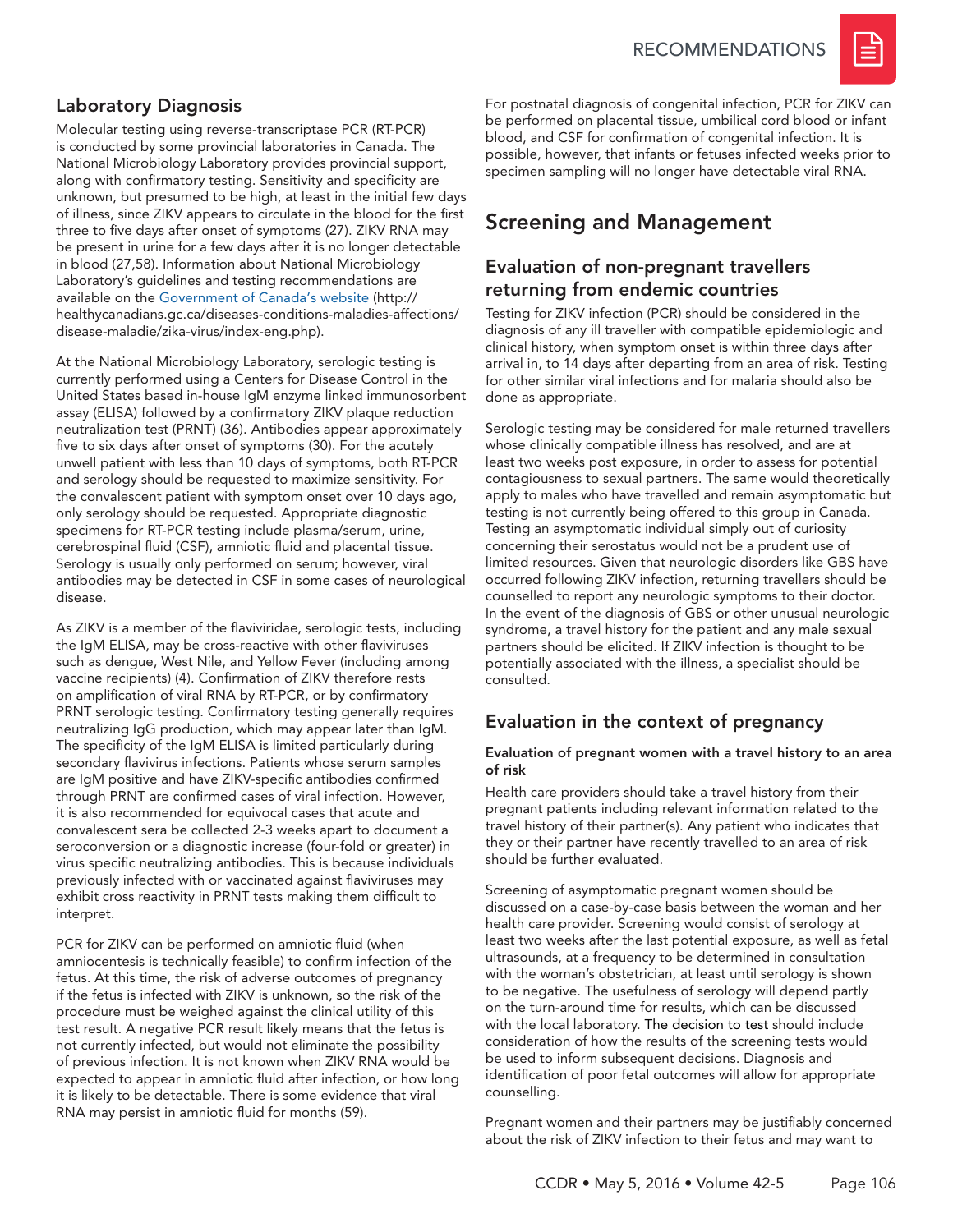

receive counselling to decide the best course of action, including the question of termination. The risk of vertical infection (with clinical sequelae) in the setting of symptomatic or asymptomatic maternal infection in a given trimester of pregnancy is unknown, but appears highest in the first trimester (8). However severe sequelae have been reported after infection at all stages of pregnancy (55). This uncertainty makes pregnancy counselling a difficult prospect. Regardless, discussion and informed decision making regarding options for management of ZIKV infection in pregnancy (much like any other congenital infection or congenital anomaly) requires thorough consultation with a Maternal Fetal Medicine Specialist or another specialist familiar with reproductive infectious diseases. As understanding of the risks of ZIKV infection in pregnancy becomes clearer, so too will the related counselling messages, which in turn will allow each patient to make her own individual decision about her pregnancy.

#### Evaluation of pregnant women with symptoms compatible with ZIKV infection

Testing (including PCR) should be offered to pregnant women with acute signs and symptoms compatible with ZIKV. As described above, for the acutely unwell patient with less than 10 days of symptoms, both RT-PCR and serology should be requested to maximize sensitivity. For the convalescent patient with symptom onset over 10 days ago, only serology should be requested. Repeated ultrasound monitoring is indicated, unless the woman is found to be negative on laboratory testing. A woman whose fetus is suspected of having a congenital anomaly should also be offered testing if she or her partner has travelled [to any location where ZIKV transmission may be occurring](http://www.healthycanadians.gc.ca/diseases-conditions-maladies-affections/disease-maladie/zika-virus/risks-countries-pays-risques-eng.php?_ga=1.47407591.1129954220.1460575439) (http:// www.healthycanadians.gc.ca/diseases-conditions-maladiesaffections/disease-maladie/zika-virus/risks-countries-pays-risqueseng.php), even at a low level.

The risk of microcephaly or other adverse pregnancy outcomes for a woman known to be infected with ZIKV cannot be estimated from currently available data. Although measurements of head circumference and biparietal diameter may occur as early as 15 weeks, there is no defined gestational age by which microcephaly can be ruled out. Serial monitoring by ultrasound with close attention to measurement trends over time is recommended. It is possible that changes in intracranial anatomy may not be elucidated until well into the third trimester, or later.

#### Evaluation of the fetus among pregnant women diagnosed with ZIKV infection

Serial ultrasounds (every 3-4 weeks) are recommended in pregnant women with confirmed or suspected (if testing results are pending) ZIKV infection in pregnancy, and for asymptomatic pregnant travellers returning from areas of risk while awaiting diagnosis, to help define risk and counsel the mother. Should CNS calcifications or fetal microcephaly be noted at ultrasonography of the asymptomatic pregnant returned traveller, then specific ZIKV testing of the fetus (e.g., amniocentesis) should be considered to help define the likely cause of the anomaly.

### Evaluation of the infant born to a woman diagnosed with ZIKV infection or with suspected congenital ZIKV infection

Infants born to women with confirmed or suspected ZIKV infection in pregnancy, or those with microcephaly, intracranial calcifications or other symptoms of congenital ZIKV infection in whom the mother had potential exposure to the virus, should

be tested. This testing should include serology, PCR of serum (umbilical cord or infant sample), and PCR of placenta; if CSF is sampled, this can also be sent for PCR and serology. Infants with suspected or confirmed congenital ZIKV infection should also undergo further work-up including: routine lab tests (CBC and liver enzymes), head ultrasound, ophthalmologic examination, and hearing evaluation. Infants with confirmed congenital ZIKV infection should have neurodevelopmental monitoring throughout infancy to assess the potential for long term sequelae.

Infants born to women with symptoms of active ZIKV infection around the time of delivery are at risk for perinatal transmission of the disease. In the limited number of reported cases to date, perinatally infected infants have exhibited either no or mild symptoms and laboratory findings (rash, thrombocytopenia) (32). Regardless, such infants should be monitored closely given the unclear spectrum of potential illness in this emerging infection. Testing with serology and serum PCR during acute illness is recommended. In such cases, care should be taken to ensure a thorough work up for other important and treatable causes of congenital infections, such as cytomegalovirus and toxoplasma.

### **Treatment**

Currently there is no specific antiviral therapy for the treatment of ZIKV infection. Treatment is supportive with antipyretics (acetaminophen in pregnancy), hydration and rest. Aspirin and other non-steroidal anti-inflammatory drugs (NSAIDs) should be avoided until dengue can be ruled out to reduce the risk of hemorrhage (60). Symptomatic disease typically lasts for up to seven days. Urgent medical care is recommended for any symptoms associated with GBS, and treating health care providers should be made aware of recent travel to area with ZIKV circulation and/or symptoms of ZIKV infection.

If ZIKV infection is confirmed in the setting of pregnancy, referral to a Maternal Fetal Medicine Specialist or specialist familiar with Reproductive Infectious Diseases should be made. If microcephaly, intracranial calcifications or other abnormalities are identified, appropriate counselling by a Neonatologist and Pediatric Infectious Diseases Specialist on potential neurodevelopmental outcome should be offered to parents.

### Additional resources and useful links:

Government of Canada – [For health professionals: Zika](http://healthycanadians.gc.ca/diseases-conditions-maladies-affections/disease-maladie/zika-virus/professionals-professionnels-eng.php?id=health_prof)  [Virus](http://healthycanadians.gc.ca/diseases-conditions-maladies-affections/disease-maladie/zika-virus/professionals-professionnels-eng.php?id=health_prof) (http://healthycanadians.gc.ca/diseases-condition s-maladies-affections/disease-maladie/zika-virus/ professionals-professionnels-eng.php?id=health\_prof).

Government of Canada – [Countries with reported locally](http://www.healthycanadians.gc.ca/diseases-conditions-maladies-affections/disease-maladie/zika-virus/risks-countries-pays-risques-eng.php?_ga=1.47407591.1129954220.1460575439)  [acquired Zika virus infection](http://www.healthycanadians.gc.ca/diseases-conditions-maladies-affections/disease-maladie/zika-virus/risks-countries-pays-risques-eng.php?_ga=1.47407591.1129954220.1460575439) (http://www.healthycanadians.gc.ca/ diseases-conditions-maladies-affections/disease-maladie/zikavirus/risks-countries-pays-risques-eng.php?\_ga=1.47407591.112 9954220.1460575439).

Government of Canada – Travel health notice: [Zika virus](http://travel.gc.ca/travelling/health-safety/travel-health-notices/143?_ga=1.101883841.1113463633.1435244057)  [infection: Global Update](http://travel.gc.ca/travelling/health-safety/travel-health-notices/143?_ga=1.101883841.1113463633.1435244057) (http://travel.gc.ca/travelling/healthsafety/travel-health-notices/143?\_ga=1.101883841.1113463633. 1435244057).

Pan American Health Organization – [Zika Virus Infection](http://www.paho.org/hq/index.php?option=com_content&view=article&id=11585&Itemid=41688&lang=en) (http:// www.paho.org/hq/index.php?option=com\_content&view=article &id=11585&Itemid=41688&lang=en).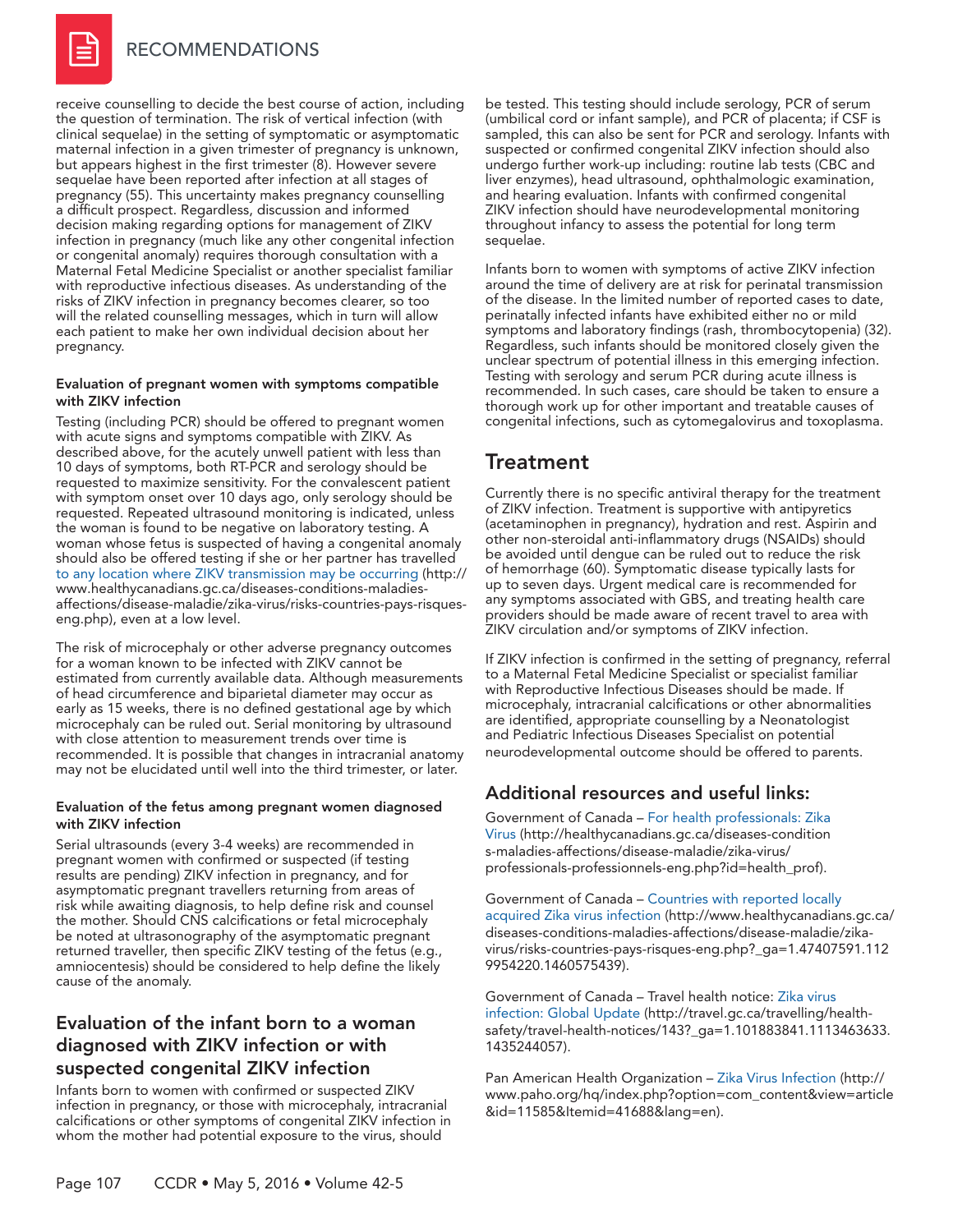

### Recommendations for ZIKV

| <b>Action</b>                                   | Group                                                                                                                  | Recommendation                                                                                                                                                                                                                                                                            |
|-------------------------------------------------|------------------------------------------------------------------------------------------------------------------------|-------------------------------------------------------------------------------------------------------------------------------------------------------------------------------------------------------------------------------------------------------------------------------------------|
| Decision to travel to                           | All travellers                                                                                                         | Health care providers should discuss current knowledge about ZIKV, associated risks,<br>and preferences and values with patients. Some travellers may wish to postpone travel<br>to areas of risk.                                                                                        |
| areas of risk                                   | Pregnant women                                                                                                         | Pregnant women should avoid travel to areas of risk.                                                                                                                                                                                                                                      |
|                                                 | Women planning a pregnancy                                                                                             | Women planning a pregnancy should consider postponing travel to areas of risk.                                                                                                                                                                                                            |
| Prevention of<br>mosquito borne<br>transmission | All travellers                                                                                                         | All travellers to areas of risk should strictly adhere to recommendations for the use of<br>personal protective measures against mosquito bites through all hours of the day and<br>night.                                                                                                |
|                                                 | Pregnant women and their male<br>partner                                                                               | Couples should practise abstinence or use condoms while in a risk area and for the<br>duration of the pregnancy.                                                                                                                                                                          |
| Prevention of sexual                            | Couples planning a pregnancy                                                                                           | Women planning a pregnancy should wait<br>at least two months after their return from an area of risk before trying to conceive.                                                                                                                                                          |
| transmission                                    |                                                                                                                        | Male partners who have travelled in an area of risk should delay trying to conceive for<br>six months after their return.                                                                                                                                                                 |
|                                                 | Couples outside the context of<br>current or planned pregnancy                                                         | Male partners who have travelled in an area of risk should consider using condoms for<br>six months after their return.                                                                                                                                                                   |
|                                                 | All travellers                                                                                                         | Testing should be considered for any ill traveller with compatible epidemiologic and<br>clinical history, when symptom onset is within three days after arrival in, to 14 days after<br>departing from an area of risk.                                                                   |
|                                                 |                                                                                                                        | Serology and RNA testing in Canada is only available for symptomatic individuals and<br>pregnant women. Testing of asymptomatic individuals (men or non-pregnant women) is<br>not routinely offered                                                                                       |
|                                                 |                                                                                                                        | Acutely unwell patient with less than 10 days of symptoms, both RT-PCR and serology<br>should be requested to maximize sensitivity.                                                                                                                                                       |
|                                                 |                                                                                                                        | <b>Convalescent patient</b> with symptom onset over 10 days ago, only serology should be<br>requested.                                                                                                                                                                                    |
|                                                 | Male partners                                                                                                          | Serologic testing may be considered for male returned travellers whose clinically<br>compatible illness has resolved, and are at least two weeks post exposure, in order to<br>assess for potential contagiousness to sexual partners.                                                    |
|                                                 | All pregnant women                                                                                                     | All pregnant patients with a travel history to an area of risk should have further evaluation.                                                                                                                                                                                            |
| Screening and<br>management                     | Asymptomatic pregnant women                                                                                            | Asymptomatic pregnant women should consider testing; this would consist of serology<br>at least two weeks after the last potential exposure and fetal ultrasounds, (unless found<br>to be seronegative) at a frequency to be determined in consultation with the woman's<br>obstetrician. |
|                                                 | Symptomatic pregnant women                                                                                             | Acutely unwell patient with less than 10 days of symptoms, both RT-PCR and serology<br>should be requested to maximize sensitivity.                                                                                                                                                       |
|                                                 |                                                                                                                        | Convalescent patient with symptom onset over 10 days ago, only serology should be<br>requested.                                                                                                                                                                                           |
|                                                 |                                                                                                                        | Repeated ultrasound monitoring is indicated, unless the woman is found to be negative<br>on laboratory testing.                                                                                                                                                                           |
|                                                 | Fetus of pregnant women with<br>confirmed or suspected ZIKV<br>infection                                               | Pregnant women with confirmed or suspected ZIKV infection in pregnancy should receive<br>serial ultrasounds (every 3-4 weeks).                                                                                                                                                            |
|                                                 | Infant born to a woman with<br>confirmed or suspected ZIKV<br>infection or with suspected<br>congenital ZIKV infection | Infants born to women with confirmed or suspected ZIKV infection in pregnancy, or<br>those with microcephaly, intracranial calcifications or other symptoms of congenital ZIKV<br>infection in whom the mother had potential exposure to the virus, should be tested.                     |
|                                                 |                                                                                                                        | This testing should include serology, PCR of serum (umbilical cord or infant sample), and<br>PCR of placenta; if CSF is sampled, this can also be sent for PCR and serology.                                                                                                              |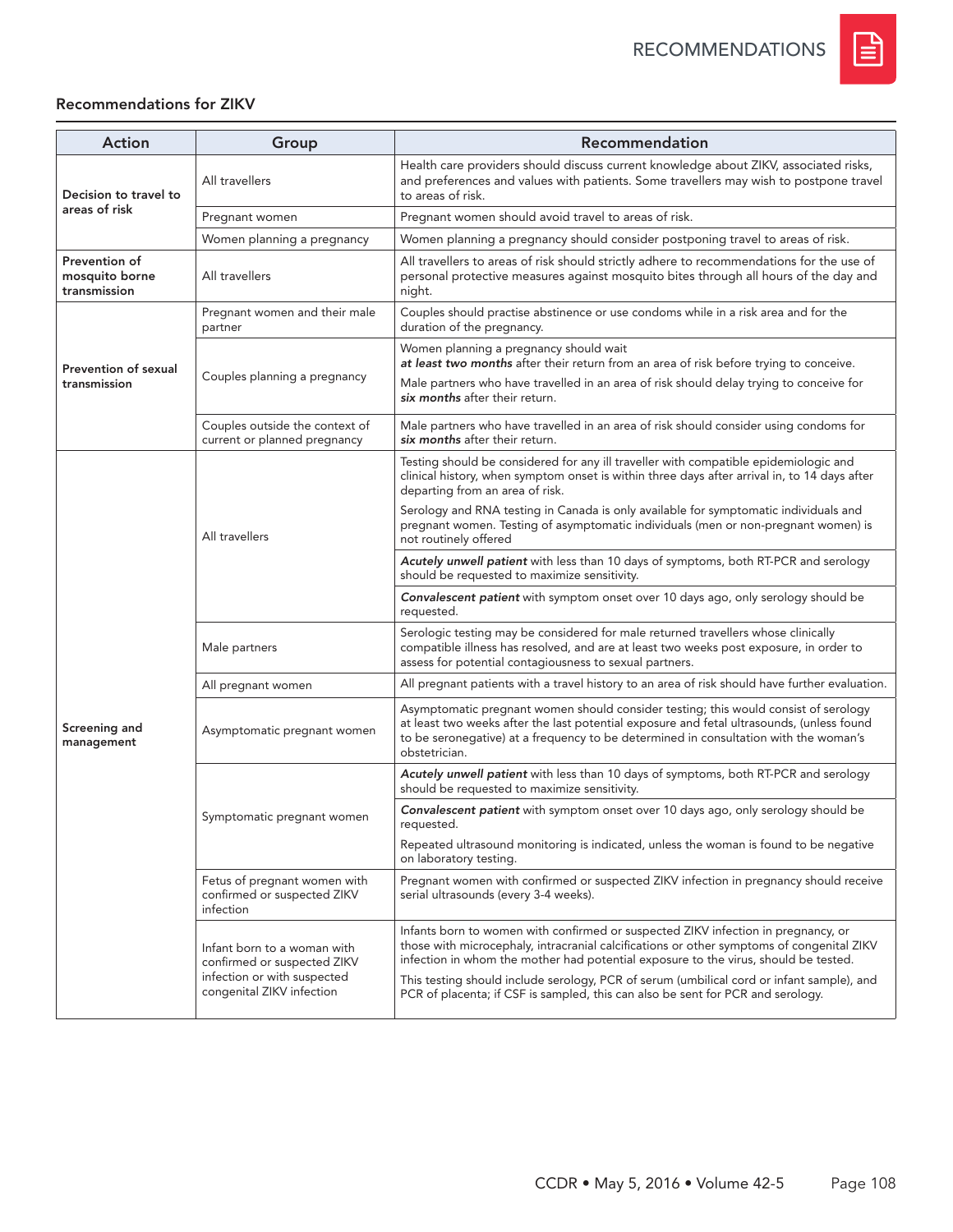

| Screening and<br>management | Infants with suspected or<br>confirmed congenital ZIKV<br>infection | Infants with suspected or confirmed congenital ZIKV infection should also undergo<br>further work-up including routine lab tests (CBC and liver enzymes), head ultrasound,<br>ophthalmologic examination, and hearing evaluation.<br>Those with confirmed infection should have neurodevelopmental monitoring<br>throughout infancy to assess the potential for long term sequelae.                                                                              |
|-----------------------------|---------------------------------------------------------------------|------------------------------------------------------------------------------------------------------------------------------------------------------------------------------------------------------------------------------------------------------------------------------------------------------------------------------------------------------------------------------------------------------------------------------------------------------------------|
| <b>Treatment</b>            | Pregnant cases                                                      | Acetaminophen, hydration, and rest. Aspirin and other non-steroidal anti-inflammatory<br>drugs (NSAIDs) should be avoided until dengue can be ruled out. Urgent medical<br>care is recommended for any symptoms associated with GBS or other neurologic<br>syndromes. Referral to a maternal fetal medicine specialist or infectious diseases<br>specialist should be made. If fetal abnormalities are identified, appropriate counselling<br>should be offered. |
|                             | Non-pregnant cases                                                  | Antipyretics, hydration, and rest. Aspirin and other non-steroidal anti-inflammatory<br>drugs (NSAIDs) should be avoided until dengue can be ruled out. Urgent medical<br>care is recommended for any symptoms associated with GBS or other neurologic<br>syndromes.                                                                                                                                                                                             |

# Acknowledgements

This statement was developed by the Zika Working Group: Libman M (chair), Boggild A, Bui Y, Brophy J, Drebot M, Geduld J, McCarthy A, Safronetz D, Schofield S, Tataryn J, Vanschalkwyk J, Yudin M.

CATMAT acknowledges and appreciates the contribution of Alex Demarsh and Tanya Christidis to the statement.

CATMAT members: McCarthy A (Chair), Acharya, A, Boggild A, Brophy J, Bui Y, Crockett M, Greenaway C, Libman M, Teitelbaum P and Vaughan S.

Liaison members: Audcent T (Canadian Paediatric Society), Gershman M (United States Centers for Disease Control and Prevention) and Pernica J (Association of Medical Microbiology and Infectious Disease Canada).

Ex officio members: Marion D (Canadian Forces Health Services Centre, Department of National Defence), McDonald P (Division of Anti-Infective Drugs, Health Canada) and Schofield S (Pest Management Entomology, Department of National Defence).

# Conflict of interest

None.

# References

- 1. Mlakar J, Korva M, Tul N, Popovic´ M, Poljšak-Prijatelj M, Mraz J, et al. Zika Virus Associated with Microcephaly. N Engl J Med 2016;374:951-958.
- 2. Deckard DT, Chung WM, Brooks JT, Smith JC, Woldai S, Hennessey M, et al. Male-to-Male Sexual Transmission of Zika Virus — Texas, January 2016. Morb Mortal Wkly Rep 2016;65(14):372-374.
- 3. Marcondes CB, Ximenes MFF. Zika virus in Brazil and the danger of infestation by Aedes (Stegomyia) mosquitoes. Rev Soc Bras Med Trop 2015;ePub.
- 4. Hayes EB. Zika virus outside Africa. Emerg Infect Dis 2009;15(9):1347-1350.
- 5. Kraemer MU, Sinka ME, Duda KA, Mylne AQ, Shearer FM, Barker CM, et al. The global distribution of the arbovirus vectors Aedes aegypti and Ae. albopictus. eLife 2015;4(e08347):1-18.
- 6. Triunfol M. A new mosquito-borne threat to pregnant women in Brazil. Lancet Infect Dis 2016;16(2):156-157.
- 7. World Health Organization. Surveillance for Zika virus infection, microcephaly and Guillain-Barré syndrome Interim guidance 7 April 2016. 2016; [http://apps.who.int/iris/](http://) [bitstream/10665/204897/1/WHO\\_ZIKV\\_SUR\\_16.2\\_eng.](http://) [pdf?ua=1.](http://) Accessed April 12, 2016.
- 8. Cauchemez S, Besnard M, Bompard P, Dub T, Guillemette-Artur P, Eyrolle-Guignot D, et al. Association between Zika virus and microcephaly in French Polynesia, 2013–15: a retrospective study. Lancet 2016;ePub.
- 9. Schuler-Faccini L. Possible Association Between Zika Virus Infection and Microcephaly—Brazil, 2015. Morb Mortal Wkly Rep 2016;65(3):59-62.
- 10. Rasmussen SA, Jamieson DJ, Honein MA, Petersen LR. Zika Virus and Birth Defects — Reviewing the Evidence for Causality. N Engl J Med 2016;ePub.
- 11. European Centre for Disease Prevention and Control. Rapid risk assessment: Zika virus epidemic in the Americas: potential association with microcephaly and Guillain-Barré syndrome, 10 December 2015. [http://ecdc.europa.eu/en/publications/](http://) [Publications/zika-virus-americas-association-with-microcephaly](http://)[rapid-risk-assessment.pdf](http://). Accessed Feb. 2, 2016.
- 12. Brito Ferreira ML. Neurologic Manifestations of Arboviruses in the Epidemic in Pernambuco, Brazil. American Academy of Neurology 68th Annual Meeting 2016.
- 13. Musso D, Roche C, Robin E, Nhan T, Teissier A, Cao-Lormeau VM. Potential sexual transmission of Zika virus. Emerg Infect Dis 2015;21(2):359-361.
- 14. Foy BD, Kobylinski KC, Chilson Foy JL, Blitvich BJ, Travassos da Rosa A, Haddow AD, et al. Probable non-vector-borne transmission of Zika virus, Colorado, USA. Emerg Infect Dis 2011;17(5):880-882.
- 15. Dallas County Health and Human Services. DCHHS Reports First Zika Virus Case in Dallas County Acquired Through Sexual Transmission. 2016. http://www.dallascounty.org/department/ hhs/press/documents/PR2-2-16DCHHSReportsFirstCaseofZikaVi rusThroughSexualTransmission.pdf. Accessed Feb. 2, 2016.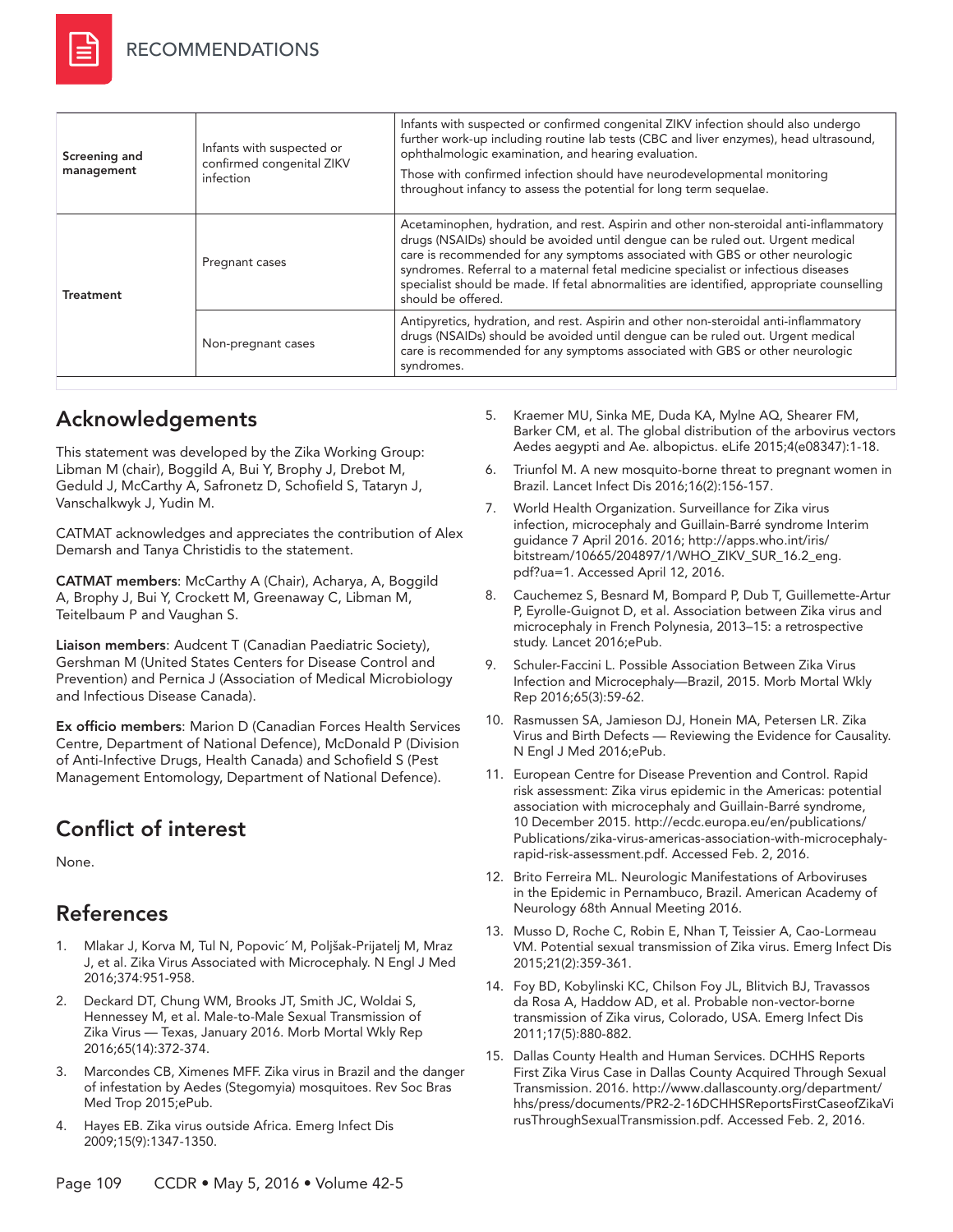

- 16. Hills SL, Russell K, Hennessey M, Williams C, Oster AM, Fischer M, et al. Transmission of Zika Virus Through Sexual Contact with Travelers to Areas of Ongoing Transmission — Continental United States, 2016. Morb Mortal Wkly Rep 2016;65(8):215-216.
- 17. Committee to Advise on Tropical Medicine and Travel (CATMAT). Statement on Personal Protective Measures to Prevent Arthropod Bites. Can Commun Dis Rep 2012;38(ACS-3):1-18. http://www.phac-aspc.gc.ca/publicat/ccdrrmtc/12vol38/acs-dcc-3/index-eng.php.
- 18. Committee to Advise on Tropical Medicine and Travel (CATMAT). Statement on Pregnancy and Travel. Can Commun Dis Rep 2010;36(ACS-2):1-44. http://www.phac-aspc.gc.ca/ publicat/ccdr-rmtc/10vol36/acs-2/index-eng.php.
- 19. Dick GW. Epidemiological notes on some viruses isolated in Uganda; Yellow fever, Rift Valley fever, Bwamba fever, West Nile, Mengo, Semliki forest, Bunyamwera, Ntaya, Uganda S and Zika viruses. Trans R Soc Trop Med Hyg 1953;47(1):13-48.
- 20. Dick GWA. Zika virus (II). Pathogenicity and physical properties. Trans R Soc Trop Med Hyg 1952;46(5):521-534.
- 21. Duffy MR, Chen TH, Hancock WT, Powers AM, Kool JL, Lanciotti RS, et al. Zika virus outbreak on Yap Island, Federated States of Micronesia. New Engl J Med 2009;360(24):2536-2543.
- 22. Cao-Lormeau VM, Roche C, Teissier A, Robin E, Berry AL, Mallet HP, et al. Zika virus, French Polynesia, South Pacific, 2013. Emerg Infect Dis 2014;20(6):1085-1086.
- 23. Musso D, Roche C, Nhan TX, Robin E, Teissier A, Cao-Lormeau VM. Detection of Zika virus in saliva. J Clin Virol 2015;68:53-55.
- 24. World Health Organization. Zika virus infection Cape Verde. 2015; http://www.who.int/csr/don/21-december-2015-zikacape-verde/en/. Accessed Feb. 2, 2016.
- 25. Tognarelli J, Ulloa S, Villagra E, Lagos J, Aguayo C, Fasce R, et al. A report on the outbreak of Zika virus on Easter Island, South Pacific, 2014. Arch Virol 2015;ePub.
- 26. Pan American Health Organization/World Health Organization. Epidemiological Update Neurological syndrome, congenital anomalies, and Zika virus infection. 2016; http://www.paho.org/ hq/index.php?option=com\_docman&task=doc\_view&Itemid=2 70&gid=32879&lang=en. Accessed Feb. 2, 2016.
- 27. European Centre for Disease Prevention and Control. Rapid risk assessment: Zika virus infection outbreak, French Polynesia, 14 February 2014. 2014; http://ecdc.europa.eu/en/publications/ Publications/Zika-virus-French-Polynesia-rapid-risk-assessment. pdf. Accessed Feb. 2, 2016.
- 28. Bogoch II, Brady OJ, Kraemer MU, German M, Creatore MI, Kulkarni MA, et al. Anticipating the international spread of Zika virus from Brazil. Lancet 2016;387(10016):335-336.
- 29. Balm MN, Lee CK, Lee HK, Chiu L, Koay ES, Tang JW. A diagnostic polymerase chain reaction assay for Zika virus. J Med Virol 2012;84(9):1501-1505.
- 30. European Centre for Disease Prevention and Control. Zika virus infection: Factsheet for health professionals. 2015; http:// ecdc.europa.eu/en/healthtopics/zika\_virus\_infection/factsheethealth-professionals/Pages/factsheet\_health\_professionals.aspx. Accessed Jan. 22, 2016.
- 31. Driggers RW, Ho C, Korhonen EM, Kuivanen S, Jääskeläinen AJ, Smura T, et al. Zika Virus Infection with Prolonged Maternal Viremia and Fetal Brain Abnormalities. N Engl J Med 2016;ePub.
- 32. Besnard M, Lastère S, Teissier A, Cao-Lormeau VM, Musso D. Evidence of perinatal transmission of zika virus, French Polynesia, December 2013 and February 2014. Euro Surveill 2014;19(13):20751.
- 33. Oliveira Melo AS, Malinger G, Ximenes R, Szejnfeld PO, Alves Sampaio S, Bispo De Filippis AM. Zika virus intrauterine infection causes fetal brain abnormality and microcephaly: Tip of the iceberg? Ultrasound Obstet Gynecol 2016;47(1):6-7.
- 34. Musso D, Nhan T, Robin E, Roche C, Bierlaire D, Zisou K, et al. Potential for Zika virus transmission through blood transfusion demonstrated during an outbreak in French Polynesia, November 2013 to February 2014. Euro Surveil 2014;19(14):20761.
- 35. Gourinat AC, O'Connor O, Calvez E, Goarant C, Dupont-Rouzeyrol M. Detection of Zika virus in urine. Emerg Infect Dis 2015;21(1):84-86.
- 36. Campos RdM, Cirne-Santos C, Meira GL, Santos LL, de Meneses MD, Friedrich J, et al. Prolonged detection of Zika virus RNA in urine samples during the ongoing Zika virus epidemic in Brazil. J Clin Virol 2016;77:69-70.
- 37. World Health Organization. Breastfeeding in the context of Zika virus Interim Guidance 25 February 2016. 2016; http://apps. who.int/iris/bitstream/10665/204473/1/WHO\_ZIKV\_MOC\_16.5\_ eng.pdf?ua=1. Accessed March 4, 2016.
- 38. Ioos S, Mallet HP, Leparc Goffart I, Gauthier V, Cardoso T, Herida M. Current Zika virus epidemiology and recent epidemics. Med Mal Infect 2014;44(7):302-307.
- 39. Villamil-Gómez WE, González-Camargo O, Rodriguez-Ayubi J, Zapata-Serpa D, Rodriguez-Morales AJ. Dengue, chikungunya and Zika co-infection in a patient from Colombia. J Infect Public Health 2015;ePub.
- 40. Committee to Advise on Tropical Medicine and Travel (CATMAT). Canadian Recommendations for the Prevention and Treatment of Malaria. 2014;140006. http://www.publications. gc.ca/site/eng/463465/publication.html.
- 41. Committee to Advise on Tropical Medicine and Travel (CATMAT). Fever in the returning international traveller initial assessment guidelines. Can Commun Dis Rep 2011;37(ACS-3):1- 24. http://www.phac-aspc.gc.ca/publicat/ccdr-rmtc/11vol37/ acs-3/index-eng.php.
- 42. Shinohara K, Kutsuna S, Takasaki T, Moi ML, Ikeda M, Kotaki A, et al. Zika fever imported from Thailand to Japan, and diagnosed by PCR in the urines. J Travel Med 2016;23(1):1-3.
- 43. Oehler E, Watrin L, Larre P, Leparc-Goffart I, Lastãre S, Valour F, et al. Zika virus infection complicated by guillain-barré syndrome - case report, French Polynesia, December 2013. Euro Surveill 2014;19(9):20720.
- 44. World Health Organization. Zika virus, Microcephaly and Guillain-Barré Syndrome Situation Report 26 February 2016. 2016; http://apps.who.int/iris/bitstream/10665/204491/1/ zikasitrep\_26Feb2016\_eng.pdf?ua=1. Accessed March 4, 2016.
- 45. Cao-Lormeau V, Blake A, Mons S, Lastere S, Roche C, Vanhomwegen J, et al. Guillain-Barré Syndrome outbreak associated with Zika virus infection in French Polynesia: a casecontrol study. Lancet 2016;ePub.
- 46. Mécharles S, Herrmann C, Poullain P, Tran T, Deschamps N, Mathon G, et al. Acute myelitis due to Zika virus infection. Lancet 2016;ePub.